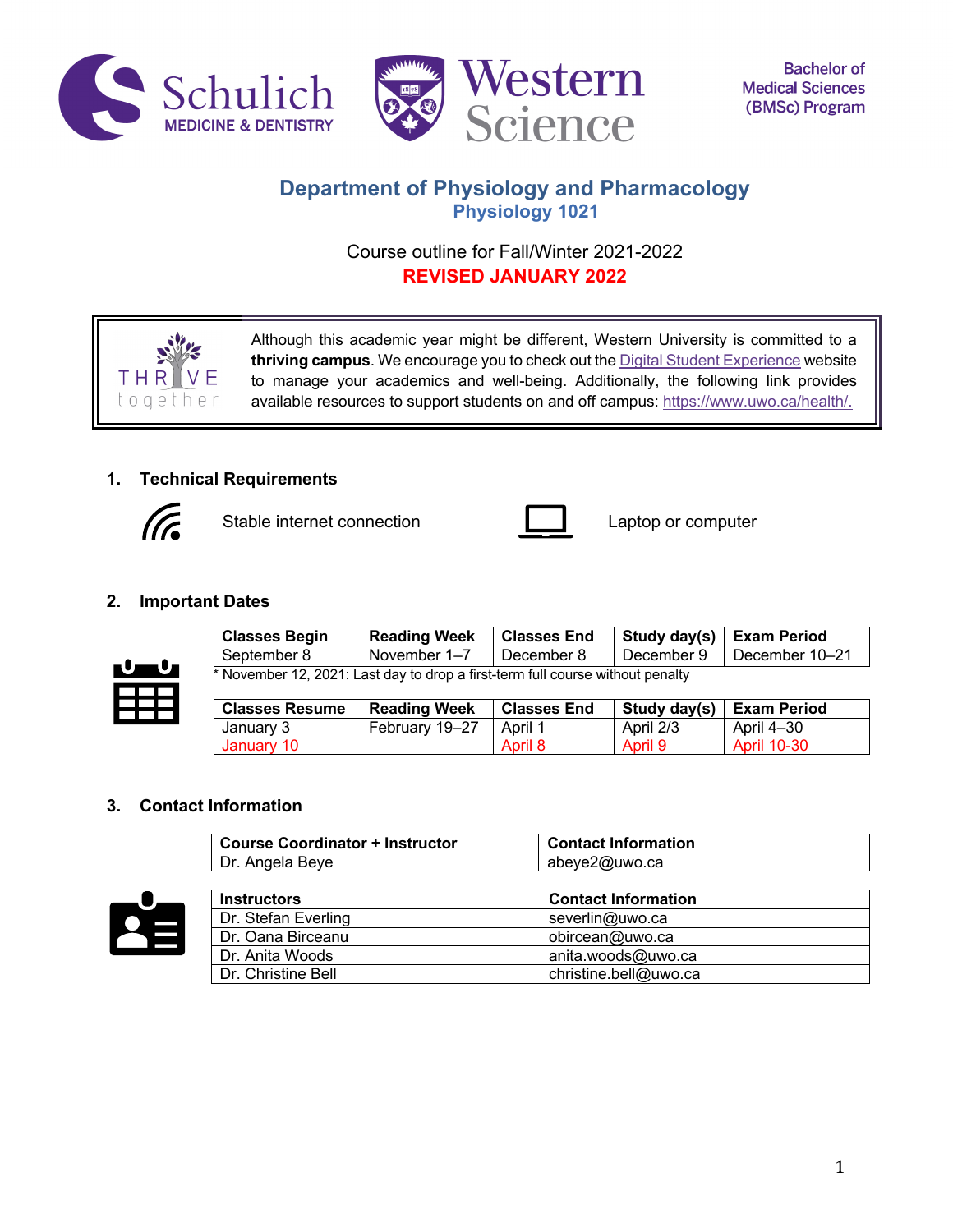# **4. Course Description and Design**

### **Delivery Mode:** in-person

An introductory course outlining the principles of human/mammalian physiology along with a general survey of various physiological systems (e.g., cardiovascular, renal, neural, motor, gastrointestinal, endocrine, respiratory, etc.). Limited to students enrolled in first year Kinesiology and first year Bachelor of Science (Foods and Nutrition). 2 lecture hours, 1 tutorial hour. Prerequisite(s): Grade 12U Biology or equivalent. Grade 12U Chemistry recommended. Antirequisite(s): Physiology 1020, 2130, 3120

Physiology 1021 is designed to help you learn the basic facts, concepts, and principles that are essential to your understanding of the function of the human body, so that you will be able to use that knowledge to solve physiological problems. Because many of you who are enrolled in this course intend to pursue careers related to health, the course will place some emphasis on clinical scenarios and disease (pathophysiology).

# **Timetabled Sessions**

| Component | Date(s)      | Time                                                                    |
|-----------|--------------|-------------------------------------------------------------------------|
| Lectures  | Tues & Thurs | 9:30 AM – 10:20 AM                                                      |
| Tutorials |              | Tues, Wed, or Thurs   Various depending on<br>tutorial section enrolled |

- $\boxtimes$  Any asynchronous pre-work must be completed prior to lecture sessions
- R Attendance at tutorials is **strongly recommended**

 $\boxtimes$  Lectures will also be live streamed on Zoom, recorded, and posted on OWL

All course material will be posted to OWL: http://owl.uwo.ca. Any changes will be indicated on the OWL site and discussed with the class.

If students need assistance, they can seek support on the OWL Help page. Alternatively, they can contact the Western Technology Services Helpdesk. They can be contacted by phone at 519- 661-3800 or ext. 83800.

Google Chrome or Mozilla Firefox are the preferred browsers to optimally use OWL; update your browsers frequently. Students interested in evaluating their internet speed, please click here.

NOTE: In the event of a COVID-19 resurgence during the course that necessitates moving away from face-to-face interaction, course content will be delivered entirely online, either synchronously (i.e., at times indicated in the timetable) or asynchronously (e.g., posted on OWL for students to view at their convenience). The grading scheme will not change. Any remaining assessments will also be conducted online at the discretion of the instructor.

NEW for 2022: When deemed necessary, tests and examinations in this course will be conducted using a remote proctoring service. More information about this remote proctoring service, including technical requirements, is available on Western's Remote Proctoring website at:https://remoteproctoring.uwo.ca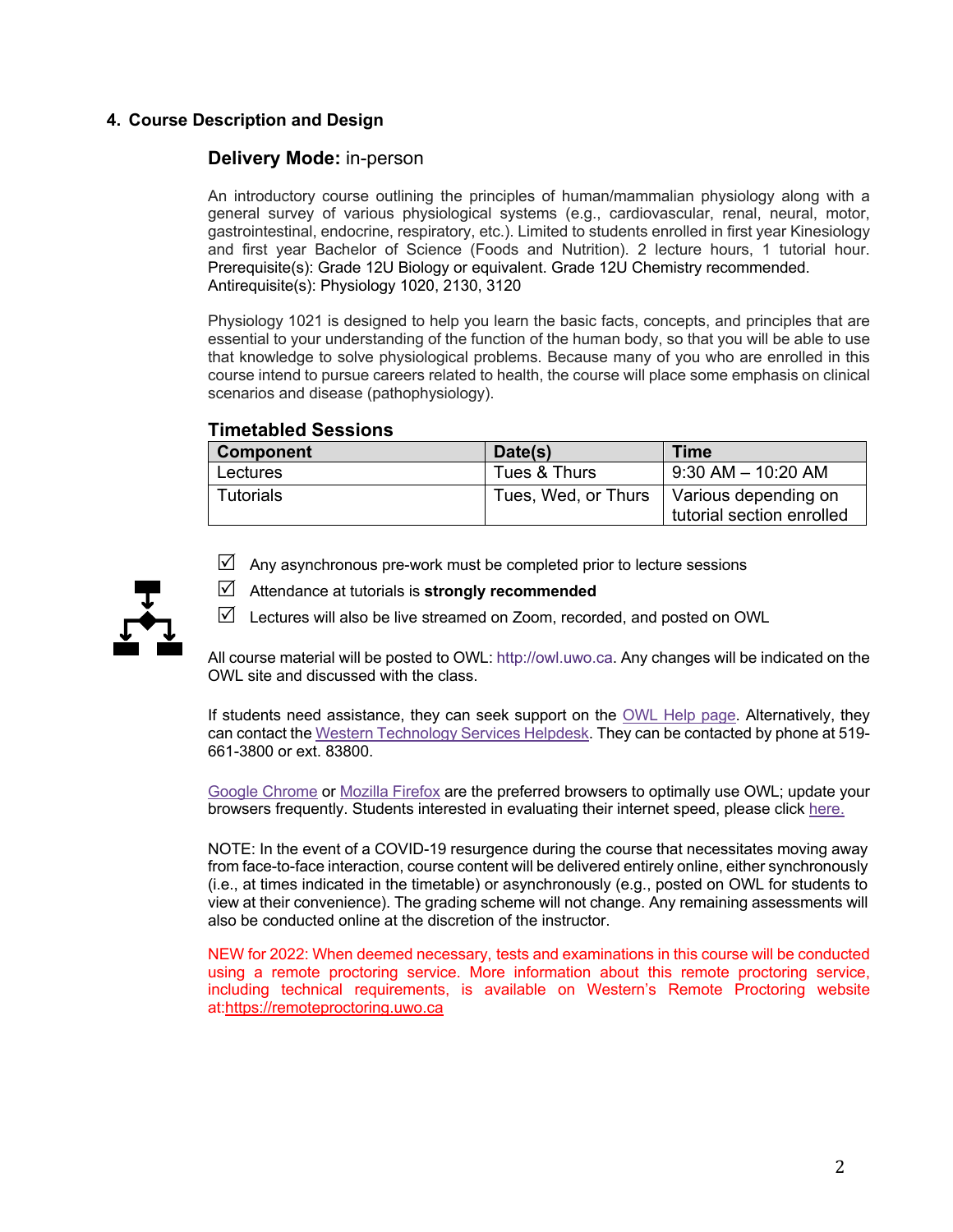### **5. Learning Outcomes**

Upon successful completion of this course, students will be able to:

- Describe the function of the cardiovascular, respiratory, gastrointestinal, nervous, sensory, muscular, renal, endocrine, and reproductive systems of the human body at the organ and cellular level
- Predict how these organs and organ systems will respond to a problem in order to maintain homeostasis
- Integrate information from lecture to identify how organs react to pathologies and what types of solutions can be utilized to correct the pathology of those systems involved

There are a few general objectives that you should always keep in mind as you study. You will be expected to be able to recall or recognize facts, concepts, or physiological principles. The ability to recall, however, is not so useful unless you can do something with the information that you have learned. Therefore, you should also be able to use your knowledge to explain physiological function.



Most important, of course, is your ability to use your knowledge to predict the consequences of alterations to normal physiological function or to predict changes in physiological systems. Not only are these latter objectives the most useful skills you can learn, but they are also the most interesting. Therefore, the type of effort you put into learning the course material will affect how well you do at applying what you have learned. We will be teaching you about different study methods to achieve the goal of long-term retention and a deep understanding of the course material, instead of just trying to memorize for the short-term.

### **6. Course Content and Schedule**

|                | <b>Fall Term</b> |                                             |                          |  |
|----------------|------------------|---------------------------------------------|--------------------------|--|
| Week           | <b>Dates</b>     | <b>Topic</b>                                | <b>Instructor</b>        |  |
| 1              | Sept 8           | Excitable Cells 1                           | Dr. Beye                 |  |
| $\overline{2}$ | Sept 14, 16      | Excitable Cells 2 & 3                       | Dr. Beye                 |  |
| 3              | Sept 21, 23      | Excitable Cells 4 & 5                       | Dr. Beye                 |  |
| $\overline{4}$ | Sept 28, 30      | Endocrine Phys 1 & 2                        | Dr. Beye                 |  |
| 5              | Oct 5, 7         | Endocrine Phys 3 & 4                        | Dr. Beye                 |  |
| 6              | Oct 12, 14       | Sensory Phys 1 & 2                          | Dr. Everling             |  |
| $\overline{7}$ | Oct 19, 21       | Sensory Phys 3 & 4                          | Dr. Everling             |  |
| 8              | Oct 26, 28       | Motor Control 1 & 2                         | Dr. Everling             |  |
| 9              | Nov 1-7          | <b>Reading Week</b>                         | N/A                      |  |
| 10             | Nov 9, 11        | Autonomic Nervous System &<br>Muscle Phys 1 | Dr. Birceanu             |  |
| 11             | Nov 16, 18       | Muscle Phys 2<br>Cardiovascular Phys 1      | Dr. Birceanu<br>Dr. Beye |  |
| 12             | Nov 23, 25       | Cardiovascular Phys 2 & 3                   | Dr. Beye                 |  |
| 13             | Nov 30, Dec 2    | Cardiovascular Phys 4 & 5                   | Dr. Beye                 |  |
| 14             | Dec 7            | Cardiovascular Phys 6                       | Dr. Beye                 |  |

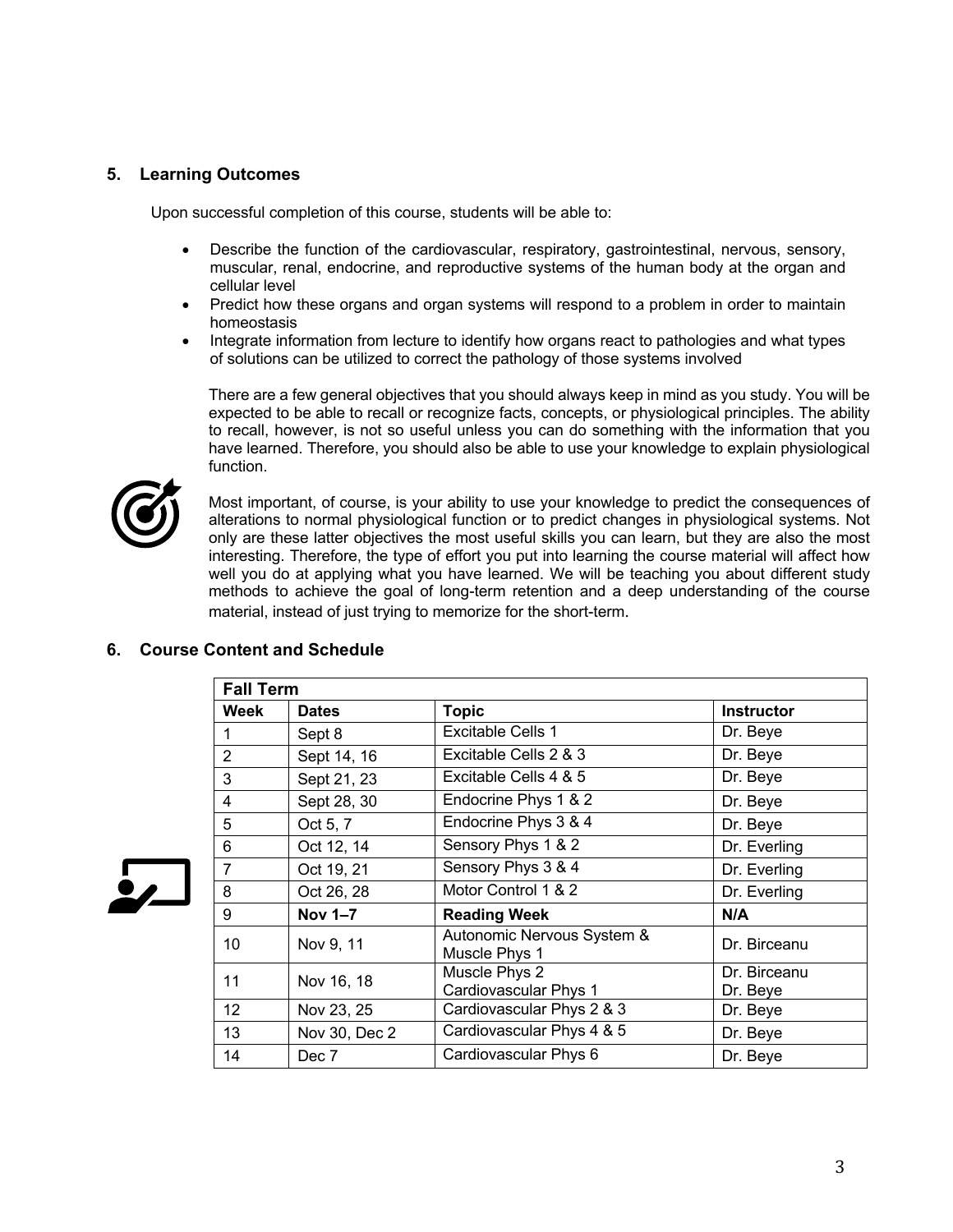|      | <b>Winter Term</b> |                   |                                                      |                       |
|------|--------------------|-------------------|------------------------------------------------------|-----------------------|
| Week | <b>Old Dates</b>   | <b>New Dates</b>  | <b>Topic</b>                                         | <b>Instructor</b>     |
|      | Jan 4, 6           | Jan 11, 13        | Renal Phys 1 & 2                                     | Dr. Woods             |
| 2    | Jan 11, 13         | <b>Jan 18, 20</b> | Renal Phys 3 & 4                                     | Dr. Woods             |
| 3    | Jan 18, 20         | Jan 25, 27        | Renal Phys 5 & 6                                     | Dr. Woods             |
| 4    | Jan 25, 27         | <b>Feb 1, 3</b>   | Integrative Phys 1<br><b>Respiratory Phys 1</b>      | Dr. Woods<br>Dr. Beye |
| 5    | Feb 1, 3           | Feb 8, 10         | Respiratory Phys 2 & 3                               | Dr. Beye              |
| 6    | Feb 8, 10          | Feb 15, 17        | Respiratory Phys 4 & 5                               | Dr. Beye              |
| 7    | Feb 21-25          | <b>Same</b>       | <b>Reading Week</b>                                  | N/A                   |
| 8    | Feb 15, 17         | <b>Mar 1, 3</b>   | Integrative Phys 2<br><b>Gastrointestinal Phys 1</b> | Dr. Beye<br>Dr. Woods |
| 9    | Mar 1, 3           | <b>Mar 8, 10</b>  | Gastrointestinal Phys 2 & 3                          | Dr. Woods             |
| 10   | Mar 8, 10          | Mar 15, 17        | Gastrointestinal Phys 4 & 5                          | Dr. Woods             |
| 11   | Mar 15, 17         | Mar 22, 24        | Gastrointestinal Phys 6<br>Reproductive Phys 1       | Dr. Woods<br>Dr. Bell |
| 12   | Mar 22, 24         | Mar 29, 31        | Reproductive Phys 2 & 3                              | Dr. Bell              |
| 13   | Mar 29, 31         | April 5, 7        | Reproductive Phys 4,<br>Integrative Phys 3           | Dr. Bell              |

# **7. Participation and Engagement**

I know first year can feel intimidating, but we've built in opportunities for you to get to know other students in the course, your teaching assistant, as well as your instructors. All of these resources will be helpful to keep you motivated and feeling supported.



 $\boxtimes$  Students are expected to participate and engage with lecture content as much as possible  $\mathbb N$  Students should participate during tutorial sessions in group activities with their small group and feel comfortable to ask or answer questions posed by their teaching assistant  $\boxtimes$  Students can also participate by interacting in the forums with their peers and instructors

# **8. Evaluation**

Below is the evaluation breakdown for the course. Any deviations will be communicated.

| <b>Assessment</b>          | Format                                                                                                                               | Weighting | Due Date                                                     |
|----------------------------|--------------------------------------------------------------------------------------------------------------------------------------|-----------|--------------------------------------------------------------|
| PeerWise*<br>Assignment #1 | Author 2 original multiple choice<br>questions (4 answer choices) on<br>course content from Excitable Cell<br>and Endocrine lectures | $1\%$     | Author: Tues, Oct 12                                         |
|                            | Answer 5 multiple choice questions<br>in PeerWise                                                                                    |           | Answer: Thurs, Oct 14                                        |
| Online Quiz #1             | Online via OWL (questions taken<br>from PeerWise Assignment 1)                                                                       | 2.5%      | Opens Mon, Oct 18 at<br>4PM until Tues, Oct<br>19 at 11:55PM |
| Midterm #1                 | Multiple Choice (in person): covers<br>Excitable Cells lecture 1 to end of<br>Sensory lecture 2                                      | 17%       | Friday, Oct 22, 6-7PM                                        |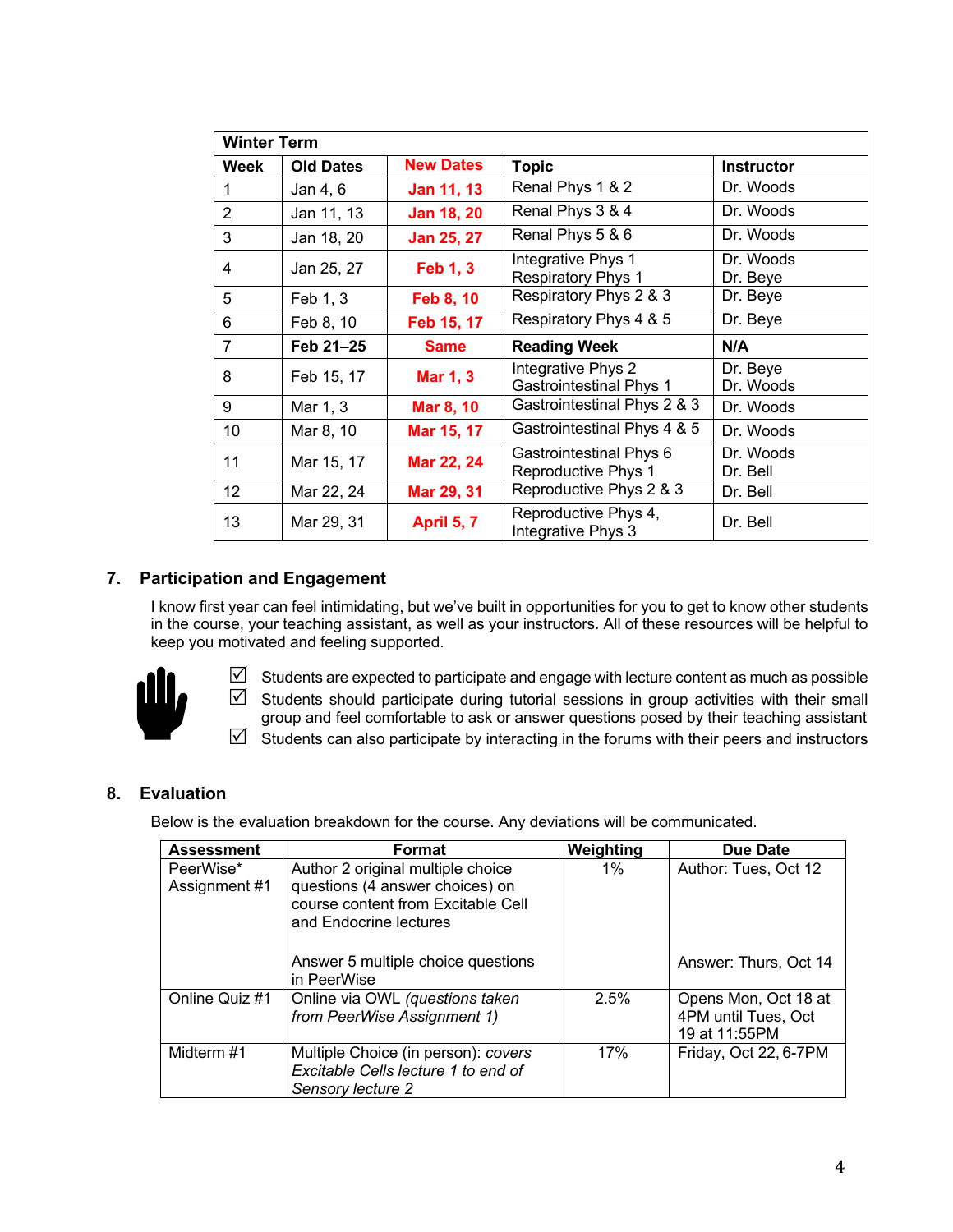|                            |                                                                                                                                                            |      | (tentative, date/time<br>subject to change)                         |
|----------------------------|------------------------------------------------------------------------------------------------------------------------------------------------------------|------|---------------------------------------------------------------------|
| PeerWise*<br>Assignment #2 | Author 2 original multiple choice<br>questions (4 answer choices) on<br>course content from Sensory, Motor<br>control, ANS, Muscle, and Cardio<br>lectures | 1%   | Author: Tues, Nov 30                                                |
|                            | Answer 5 multiple choice questions<br>in PeerWise from the content stated<br>above                                                                         |      | Answer: Thurs, Dec 2                                                |
| Online Quiz #2             | Online via OWL (questions taken<br>from PeerWise Assignment 2)                                                                                             | 2.5% | Opens Mon, Dec 6 at<br>4PM until Tues, Dec 7<br>at 11:55PM          |
| Midterm #2                 | Multiple Choice (in person): covers<br>Sensory lecture 3 to end of Cardio<br>lecture 6                                                                     | 17%  | Dec. Exam Period                                                    |
| <b>Semester 2</b>          |                                                                                                                                                            |      |                                                                     |
| PeerWise*<br>Assignment #3 | Author 2 original multiple choice<br>questions (4 answer choices) on<br>course content from Renal,<br>Integrative Phys 1, and Respiratory<br>lectures      | 1%   | Author: Tues, Feb 15                                                |
|                            |                                                                                                                                                            |      | Answer: Thurs, Feb 17                                               |
|                            | Answer 5 multiple choice questions<br>in PeerWise from the content<br>stated above                                                                         |      | (no date change)                                                    |
| Online Quiz #3             | Online via OWL (questions taken<br>from PeerWise Assignment 3)                                                                                             | 2.5% | Opens Mon, Feb 28 at<br>4PM until Tues, Mar 1 at<br>11:55PM         |
|                            |                                                                                                                                                            |      | (no date change)                                                    |
| Midterm #3                 | Multiple Choice (in person): covers<br>Renal lecture 1 to end of<br>Integrative lecture 2                                                                  | 17%  | Friday, Mar 4, 6-7PM<br>(tentative, date/time<br>subject to change) |
| PeerWise*<br>Assignment #4 | Author 2 original multiple choice<br>questions (4 answer choices) on<br>course content from<br>Gastrointestinal and Reproductive<br>lectures               | 1%   | Author: Tues, Mar 22<br>Answer: Thurs, Mar 24                       |
|                            | Answer 5 multiple choice questions<br>authored by peers from the content                                                                                   |      | <b>NEW DATES</b><br>Author: Tues, Mar 29                            |
|                            | stated above                                                                                                                                               |      | Answer: Thur, Mar 31                                                |
| Online Quiz #4             | Online via OWL (questions taken<br>from PeerWise Assignment 4)                                                                                             | 2.5% | Opens Mon, Mar 28 at<br>4PM until Tues, Mar 29<br>at 11:55PM        |
|                            |                                                                                                                                                            |      | <b>NEW DATES</b>                                                    |
|                            |                                                                                                                                                            |      | Opens Mon, Apr. 4 at                                                |
|                            |                                                                                                                                                            |      | 4PM until Tues, Apr.                                                |
|                            |                                                                                                                                                            |      | 5 <sup>th</sup> at 11:55PM                                          |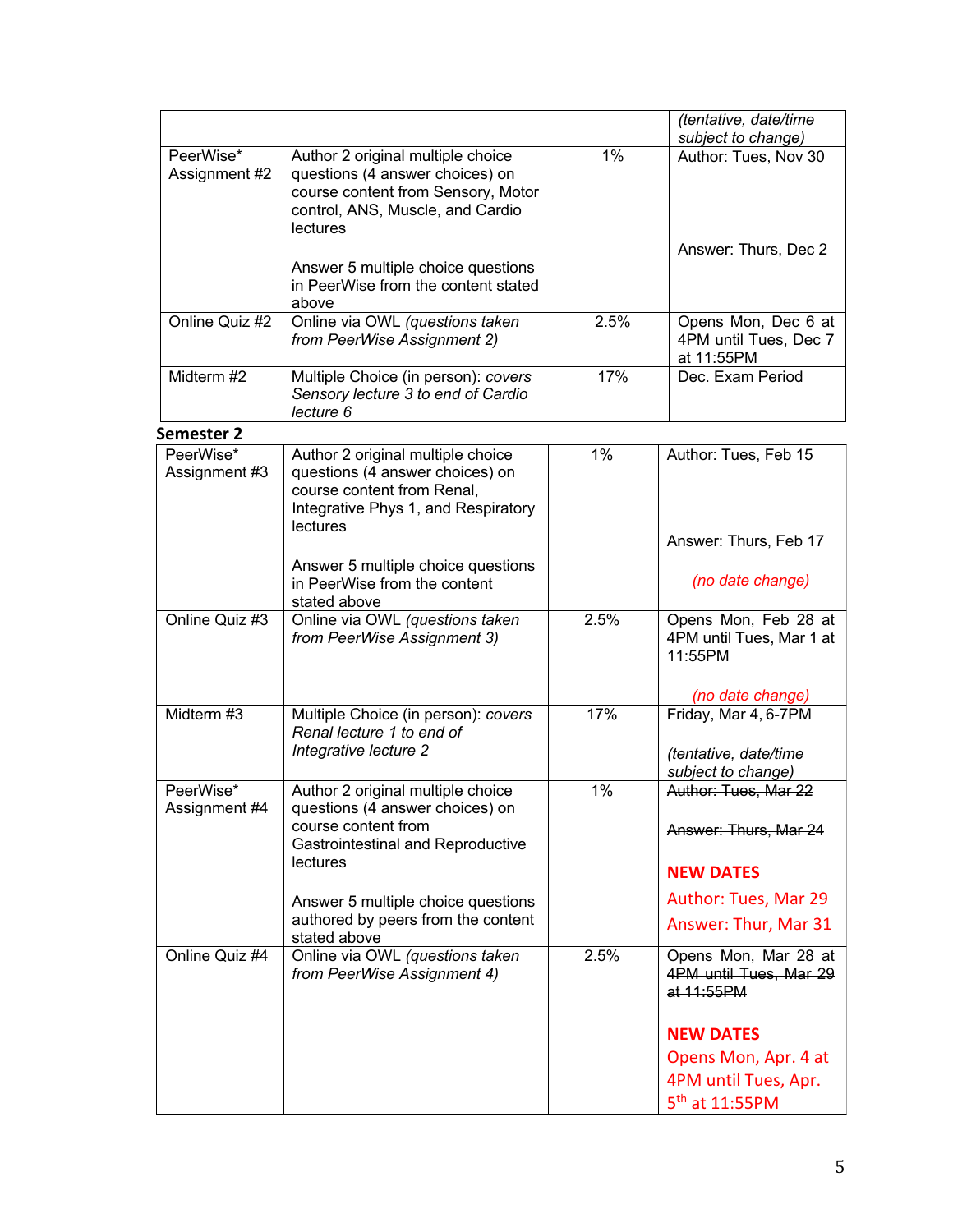| Final Exam                      | Multiple Choice: cumulative<br>covering the entire year        | 30% | Apr. Exam Period |  |
|---------------------------------|----------------------------------------------------------------|-----|------------------|--|
| Weekly<br>Concept<br>Checkpoint | Online via OWL, answer the<br>concept checkpoint for each week | 5%  | Weekly           |  |

\*For PeerWise assignments, please see the PeerWise information on OWL (under "Course questions?" tab) for detailed instructions. There are no part marks for only completing part of this assignment.

- $\boxtimes$  All assignments are due at **11:55 pm EST** unless otherwise specified
- $\triangledown$  PeerWise assignments will be completed on https://peerwise.cs.auckland.ac.nz
- $\triangledown$  PeerWise assignments will be reviewed by Dr. Beye for originality checks to ensure questions were authored by each student and not shared or taken from internet resources or previous exams. Any sharing of questions between students or taking questions from other resources will be granted a grade of zero on that assignment.
- $\boxtimes$  After an assessment grade is published, students should wait 24 hours to digest feedback before contacting Dr. Beye; to ensure a timely response, students are expected to reach out within 7 days. Any grade appeals on any assignments, quizzes, or midterms must be received within 3 weeks of the grade being posted.
- $\triangledown$  Concept checkpoints are due on the Monday the week after it was released. See OWL Course Questions for details.

Click here for a detailed and comprehensive set of policies and regulations concerning examinations and grading. The table below outlines the University-wide grade descriptors.

| $A+$ | $90 - 100$ | One could scarcely expect better from a student at this level |
|------|------------|---------------------------------------------------------------|
| A    | 80-89      | Superior work which is clearly above average                  |
| B    | 70-79      | Good work, meeting all requirements, and eminently            |
|      |            | tisfactory                                                    |
| C    | 60-69      | Competent work, meeting requirements                          |
| D    | $50 - 59$  | Fair work, minimally acceptable                               |
|      | below 50   | Fail                                                          |



### **Information about late or missed evaluations:**

- $\mathbb N$  There are **no makeup PeerWise** assignments offered due to the extensive time given to complete them. However, if there is an approved documented absence through academic counselling for a significant amount of time, the assignment will be reweighed to the other 3 PeerWise assignments in the course.
- $\triangledown$  Students are **permitted to miss 3 weekly checkpoints** without penalty. If there is an approved documented absence through academic counselling or a selfreported absence, the checkpoint will be reweighed to the other weekly checkpoints in the course. **At least 50% of the checkpoints must be completed, otherwise a grade of zero will be assigned for this component**.
- $\triangledown$  A **quiz** cannot be completed after answers have been released to the class; instead, the weight of that quiz will be transferred to the other 3 quizzes in the course if there is a self-reported absence or approved documented absence through academic counselling.
- $\triangledown$  A **make-up exam** will be offered to students who have received academic accommodations for approved absences or have submitted a self-reported absence, when permitted, as follows:

Tentative date: Monday, Oct 25 (time TBA): Makeup Midterm 1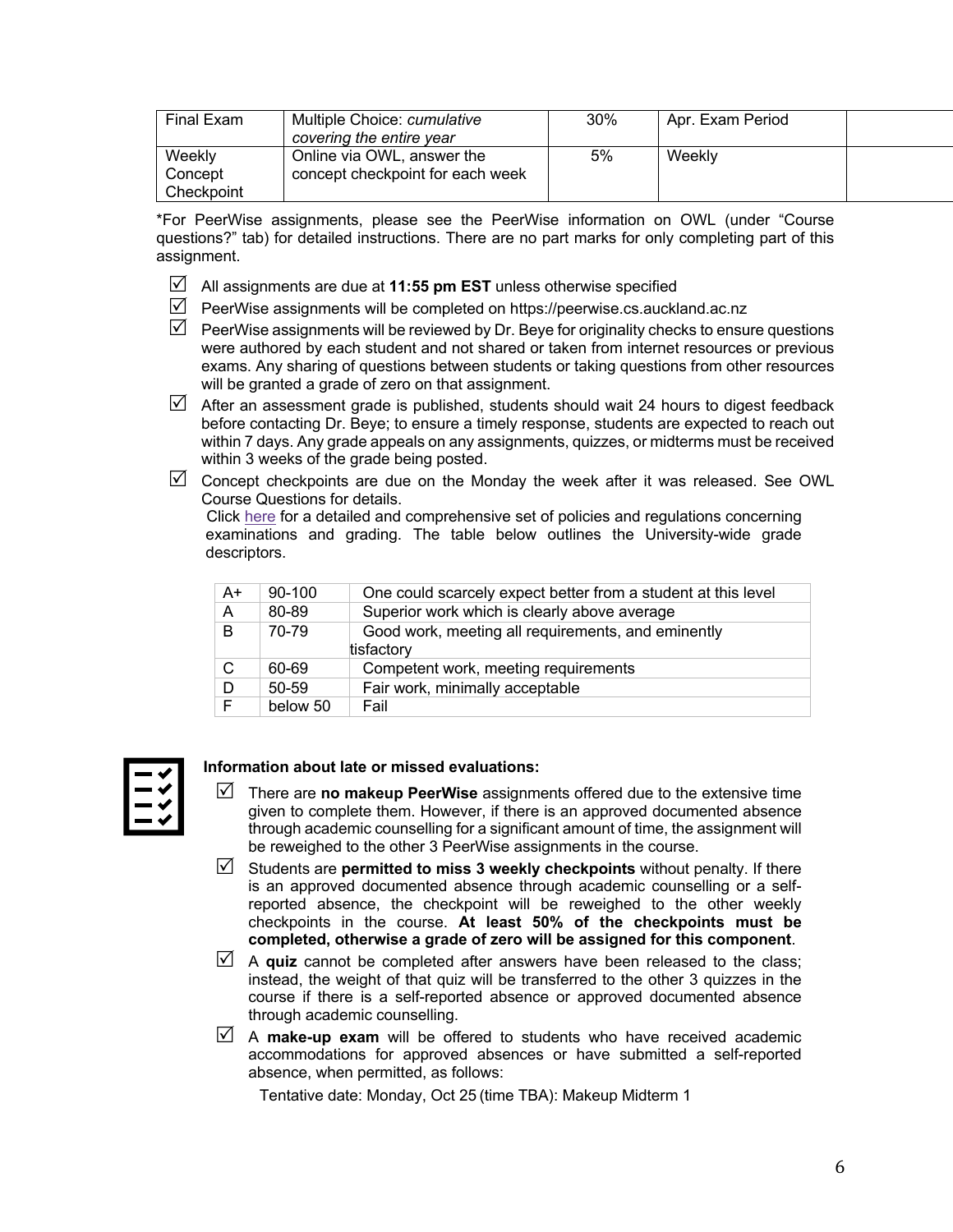Tentative date: Scheduled by department in early January: Makeup Midterm 2 Tentative date: Monday, Mar 7 (time TBA): Makeup Midterm 3

The makeup final exam will be scheduled by the department in May 2021. *All of these dates are tentative and subject to change.*

**Only one makeup is offered for each exam.** If a student's documentation covers an absence for both the regular exam and makeup exam, the weight of that exam will be added to the final exam in the course.

- $\boxtimes$  Any assignments, quizzes, exams, or makeup exams that are missed without a self-report or documentation approved by academic counselling will receive a grade of 0 on that evaluation.
- $\mathbb{Z}$  At least TWO midterms must be written to be permitted to write the final **exam in the course.**

#### **9. Communication**

- $\boxtimes$  Students should check the OWL site every 24 48 hours
- $\triangledown$  A weekly update will be provided on the OWL announcements
- $\triangledown$  Students should email Dr. Beye (abeye2@uwo.ca) with questions about the course structure or assignments, but an attempt to locate that information on the syllabus or OWL should be made first
- $\mathbb N$  Emails sent to Dr. Beye will be monitored during regular business hours; students will receive a response within 48 – 72 hours
- $\boxtimes$  Students should post all questions related to lecture content on the discussion forum so that other students can access answers to questions
- $\triangledown$  The discussion forums will be monitored Monday-Friday by teaching assistants or instructors

### **10. Office Hours**



- $\triangledown$  Dr. Beye's **office hours** will be held remotely using Zoom. Dates and times will be posted on OWL.
- $\boxtimes$  Students will be able to sign up for an appointment with Dr. Beye using the Sign Up tool on OWL (10 min appts)
- $\boxtimes$  Students will be able to attend group drop in sessions with Dr. Beye, known as *Mentoring Monday's*, on the **first Monday of each month at 3:30PM** via Zoom, as long as there is considerable interest. More details will be available in OWL announcements the week before each session.
- $\triangledown$  Mentoring Monday's will be recorded and posted for everyone to view
- $\boxtimes$  Office hours scheduling for other instructors will be posted on OWL

### **11. Resources**

 $\triangledown$  Required workbook from UWO Bookstore: Physiology 1021: Introduction to Human Physiology Custom Workbook. Printed format is recommended but a digital version is also available. You should bring this workbook to class.



https://bookstore.uwo.ca/textbooksearch?campus=UWO&term=W2021&courses%5B0%5D=001\_UW/PHL1021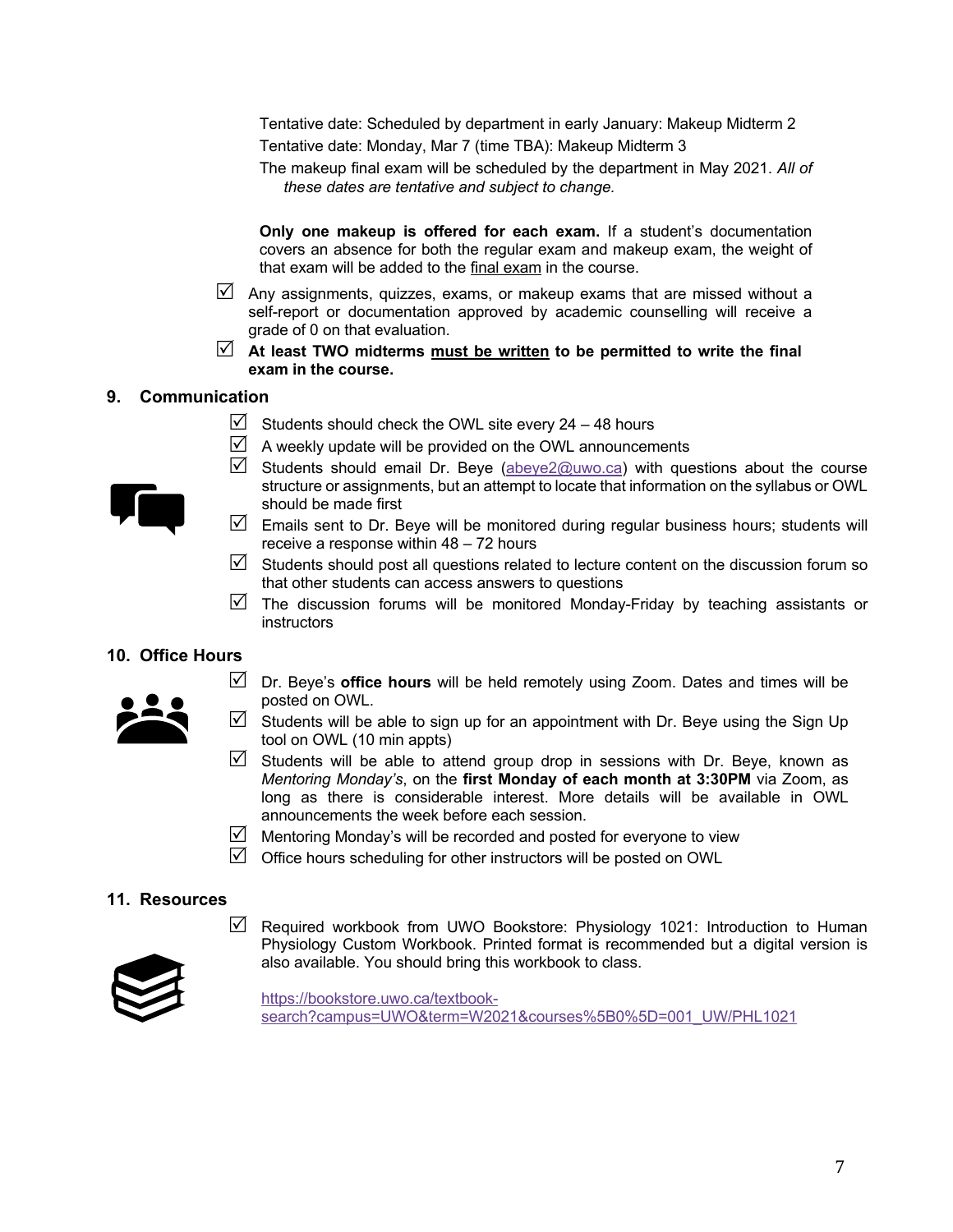# **12. Professionalism & Privacy**

Western students are expected to follow the Student Code of Conduct. Additionally, the following expectations and professional conduct apply to this course:



- $\boxtimes$  All course materials created by the instructor(s) are copyrighted and cannot be sold/shared
- $\boxtimes$  Recordings are not permitted (audio or video) without explicit permission
- $\triangledown$  Permitted recordings are not to be distributed
- $\boxtimes$  Students will be expected to take an academic integrity pledge before some assessments
- $\mathbb N$  All recorded sessions will remain within the course site or unlisted if streamed
- $\boxtimes$  Students are expected to be kind and professional in their conduct, including in forum posts and PeerWise assignments

### **13. How to Be Successful in this Class**

Students enrolled in this class should understand the level of autonomy and self-discipline required to be successful.

- 1. **Invest in a day planner** to keep track of your courses and assignment deadlines. Populate all of your deadlines at the start of the term and schedule time at the start of each week to get organized and manage your time.
- 2. Make it a **daily habit to log onto OWL** to ensure you have seen everything posted to help you succeed in this class.
- 3. **Follow weekly checklists** to help you stay on track.
- 4. **Take notes** as you go through the material. Keeping handwritten notes will help you learn more effectively than just reading or listening in lecture. *Note: typed notes work too, but literature suggests handwritten notes are a more effective learning strategy.*
- 5. **Connect with others**. Try forming a study group and meet on a weekly basis for studying and peer support. While tutorials are optional, but strongly encouraged, this is a great place to get to know your peers, learn good study habits, and form supportive networks that might last for years.
- 6. **Do not be afraid to ask questions**. If you are struggling with a topic, check the online discussion forums and post your questions there. You will be anonymous to your peers. Feel free to answers other questions posted in the discussion forum too! Your teaching assistant is also a great resource and will answer questions in tutorial sessions. Feel free to also ask questions in class!
- 7. **Reward yourself** for successes. It seems easier to motivate ourselves knowing that there is something waiting for us at the end of the task.
- 8. Try to **keep a weekly routine**. Consistent wake up times, regular exercise, and building in some enjoyable activities will help break up your week to balance academics and your own personal health and wellbeing.

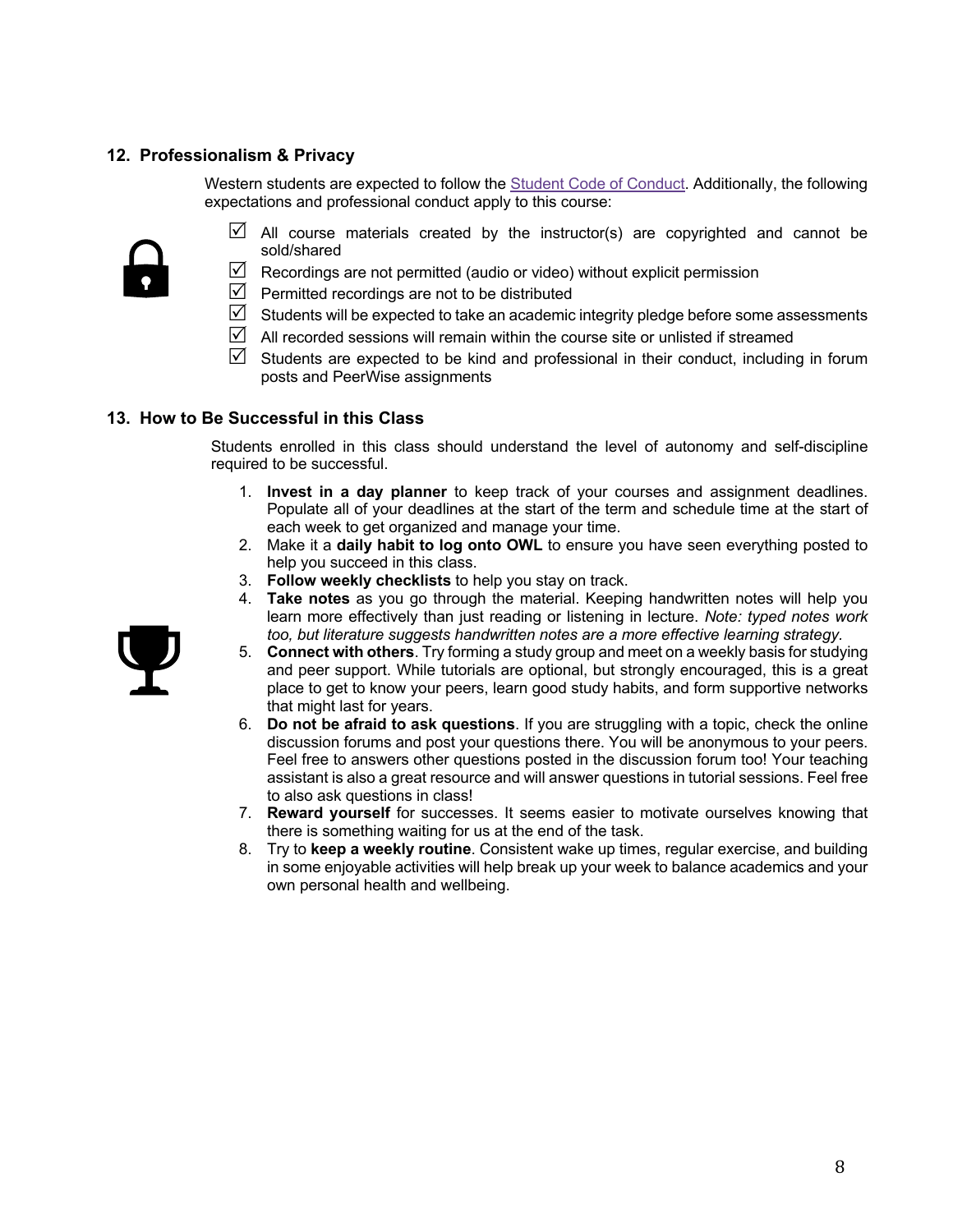# **14. Western Academic Policies and Statements**

#### **Absence from Course Commitments**

#### Policy on Academic Consideration for Student Absences

If you are unable to meet a course requirement due to illness or other serious circumstances, you must seek approval for the absence as soon as possible. Approval can be granted either through a **selfreported absence** or via the **Academic Counselling** unit. Students have two self-reports to use throughout the academic year; absence from course commitments including tests, quizzes, presentations, labs, and assignments that are worth 30% or less can be self-reported. Self-reported absences cover a student for 48 hours (yesterday + today or today + tomorrow). Your instructor will receive notification of your consideration; however, you should contact your instructor immediately regarding your absence. Students are expected to submit missed work within 24 hours of the end of the 48-hour period, *unless otherwise stated above in section 8 for this course*. Please review details of the university's policy on academic consideration for student absences.

If you have used both their self-reported absences or will miss more than 48 hours of course requirements, a Student Medical Certificate (SMC) should be signed by a licensed medical or mental health practitioner and you should contact academic counselling. **You can find the website for your home academic counselling offices in this syllabus under Section 16: Support Services.**

#### **Accommodation for Religious Holidays**

The policy on Accommodation for Religious Holidays can be viewed here.

#### **15% Assessment Rule**

At least three days prior to the deadline for withdrawal from a course without academic penalty, students will receive assessment of work accounting for at least 15% of their final grade. For more details, refer to the link found here.

#### **Special Examinations**

A Special Examination is any examination other than the regular examination, and it may be offered only with the permission of the Dean of the Faculty in which the student is registered, in consultation with the instructor and Department Chair. Permission to write a Special Examination may be given on the basis of compassionate or medical grounds with appropriate supporting documents. To provide an opportunity for students to recover from the circumstances resulting in a Special Examination, the University has implemented Special Examinations dates. These dates as well as other important information about examinations and academic standing can be found here.

#### **Academic Offenses**

"Scholastic offences are taken seriously, and students are directed here to read the appropriate policy, specifically, the definition of what constitutes a Scholastic Offence.

#### **Accessibility Statement**

Please contact the course instructor if you require material in an alternate format or if you require any other arrangements to make this course more accessible to you. You may also wish to contact Accessible Education (AE) at 661-2111 x 82147 for any specific question regarding an accommodation or review The policy on Accommodation for Students with Disabilities.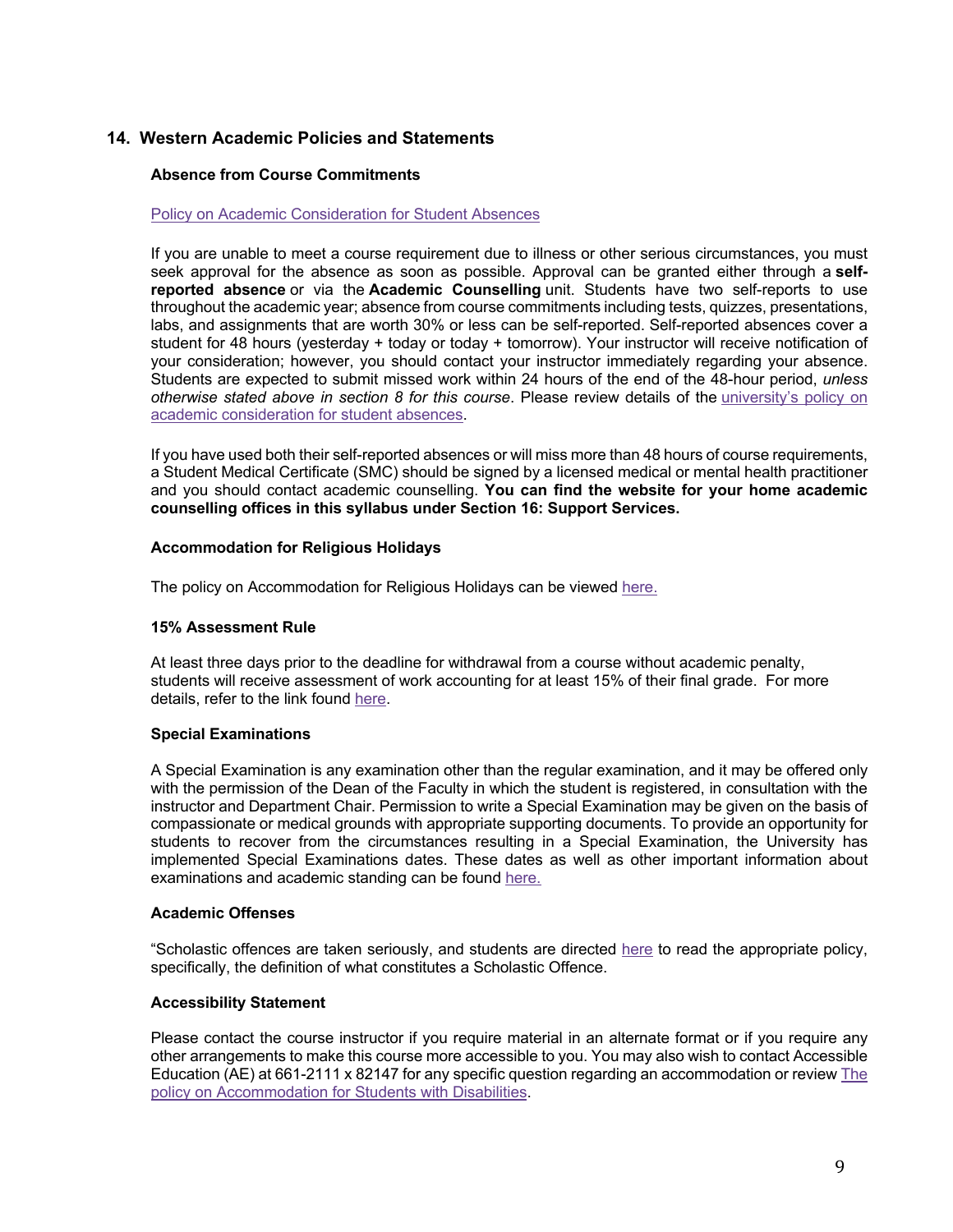#### **Correspondence Statement**

The centrally administered **e-mail account** provided to students will be considered the individual's official university e-mail address. It is the responsibility of the account holder to ensure that e-mail received from the University at his/her official university address is attended to in a timely manner. You can read about the privacy and security of the UWO email accounts here.

#### **Discovery Credit Statement**

Students are permitted to designate up to 1.0 Discovery Credit course (or equivalent) for pass/fail grading that can be counted toward the overall course credits required for their degree program. The details of this policy and the deadlines can be found here.

### **15. BMSUE Academic Policies and Statements**

#### **Cell Phone and Electronic Device Policy (for in-person tests and exams)**

The Schulich School of Medicine & Dentistry is committed to ensuring that testing and evaluation are undertaken fairly across all our departments and programs. For all tests and exams, it is the policy of the School that any electronic devices, i.e., cell phones, tablets, cameras, or iPod are strictly prohibited. These devices MUST be left either at home or with the student's bag/jacket at the front of the room and MUST NOT be at the test/exam desk or in the individual's pocket. Any student found with one of these prohibited devices will receive a grade of zero on the test or exam. Non-programmable calculators are only allowed when indicated by the instructor. The program is not responsible for stolen/lost or broken devices.

### **Copyright and Audio/Video Recording Statement**

Course material produced by faculty is copyrighted and to reproduce this material for any purposes other than your own educational use contravenes Canadian Copyright Laws. You must always ask permission to record another individual and you should never share or distribute recordings.

#### **Rounding of Marks Statement**

Across the Basic Medical Sciences Undergraduate Education programs, we strive to maintain high standards that reflect the effort that both students and faculty put into the teaching and learning experience during this course. All students will be treated equally and evaluated based only on their actual achievement. *Final grades* on this course, irrespective of the number of decimal places used in marking individual assignments and tests, will be calculated to one decimal place and rounded to the nearest integer, e.g., 74.4 becomes 74, and 74.5 becomes 75. Marks WILL NOT be bumped to the next grade or GPA, e.g. a 79 will NOT be bumped up to an 80, an 84 WILL NOT be bumped up to an 85, etc. The mark attained is the mark you achieved, and the mark assigned; requests for mark "bumping" will be denied.

### **16. Support Services**

The following links provide information about support services at Western University.

Academic Counselling (Faculty of Science)

Academic Counselling (Kinesiology)

Academic Counselling (Brescia students)

Appeal Procedures